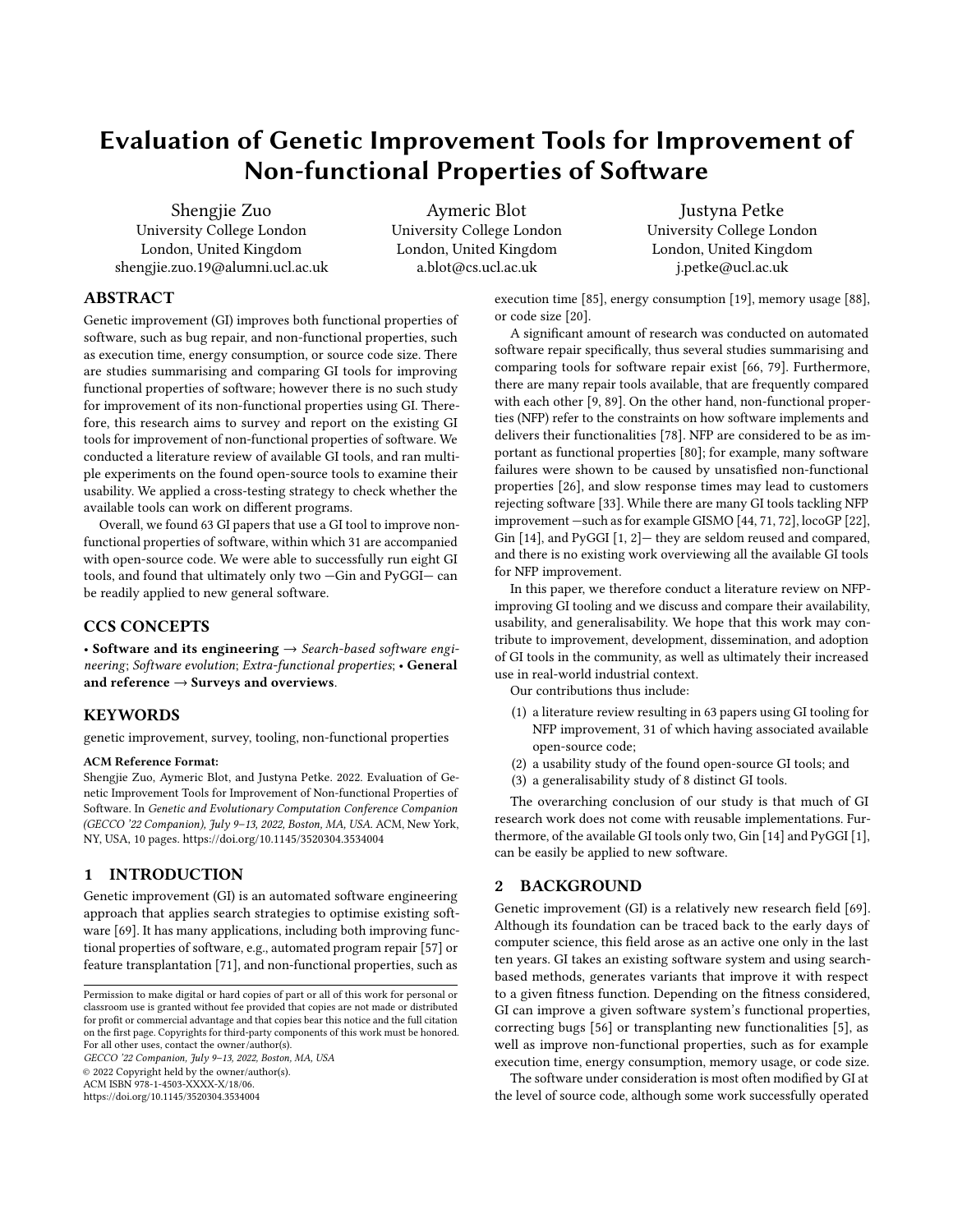at binary or assembly level [\[74\]](#page-9-13). One reason is the production of readable patches that can then be more easily understood and accepted by the software's developers [\[82\]](#page-9-14). GI tools operating at the source code level can use lines of code directly, but often use other types of representation, such as an abstract syntax tree (AST) [\[56\]](#page-9-12) or notation similar to BNF grammar [\[44\]](#page-8-5).

In addition to the different representations of source code, there are various search strategies to generate patches based on the processed code. The most widely used algorithms include random search, local search, and genetic programming. Random simply applies, uniformly at random, a mutation operator, usually deletion, insertion, and replacement [\[67\]](#page-9-15). Because of its simplicity, it is often used as a baseline. Local search [\[34\]](#page-8-10) also only relies on mutations, but is used to iteratively search for better and better software variants by considering sequences of mutations. Starting from the original software (therefore an empty sequence), local search in GI either appends a new mutation to the current sequence, accepting it if the corresponding software variant is considered better. Existing mutations can also be removed, as a way to decrease bloat, keep the overall sequence length reasonable, and avoid overfitting. The different types of edits are usually considered with fixed probabilities, proportions of which can significantly impact search performance [\[76\]](#page-9-16). Genetic programming (GP) [\[36,](#page-8-11) [54\]](#page-9-17), on the other hand, combines both mutations and crossover to evolve populations of software variants. GP has been used for GI since the field inception, and strategies of some successful tools in program repair are based on GP [\[28,](#page-8-12) [57,](#page-9-2) [83\]](#page-9-18). The most common types of crossover used in GI are the concatenation crossover [\[44\]](#page-8-5), that simply combines two sequences of mutations, and 1-point crossover [\[57\]](#page-9-2), that combines the start of the sequence from one individual with the end of the sequence of a different one. Overall, whilst GP has been for a very long time the privileged GI search process, local search has recently been used more often, as it's simpler and can be equally effective [\[12\]](#page-8-13).

#### 3 RESEARCH QUESTIONS

In order to figure out which GI tools are available and how they work, we set out the following research questions:

RQ1: Which state-to-the-art GI tools target non-functional properties (NFP) of software? The first question is meant to fill in the blank in current research in terms of summarising existing GI tooling for NFP improvement. We are interested in how many papers used GI tools for NFP improvement thus far and how many of those tools are available for use.

RQ2: How many GI tools found in previous work can actually run? Then, we would like to check availability, hardware and software requirements, and determine which GI tool can actually be used.

RQ3: How do existing GI tools work, and can they be applied to different programs? Finally, we want to check how easy it is to apply existing tools to software to which the tools have not yet been run on. This is a critical consideration separating research artefact from actual stand-alone tools that could be widely used by researchers and developers.

<span id="page-1-1"></span>

| Source                     | Filters                                                                                                                |
|----------------------------|------------------------------------------------------------------------------------------------------------------------|
| <b>IEEE Xplore</b>         | Metadata with the exact key words of<br>'genetic improvement'<br>Publication time between 2016 and 2022                |
| <b>ACM</b> Digital Library | Title OR Abstract with the exact words<br>of 'genetic improvement'                                                     |
| Living Survey on GI        | Publication year between 2016 and 2022<br>Publication year between 2016 and 2022<br>Conference and journal papers only |

Table 1: Filters for the collections

<span id="page-1-2"></span>

|                            | Papers |    |                  |
|----------------------------|--------|----|------------------|
| Source                     | Total  |    | On NFP With code |
| Petke et al. [69]          | 66     | 27 | 19               |
| <b>ACM</b> Digital Library | 35     | 15 | 4                |
| <b>IEEE Xplore</b>         | 57     | 10 | 9                |
| Living survey on GI        | 264    | 63 | 45               |

Table 2: Results of the literature review

#### <span id="page-1-3"></span>**LITERATURE REVIEW**

A literature review was conducted to answer RQ1. In order to review publications on GI tools efficiently, relevant papers published before 2016 were retrieved from an existing comprehensive survey [\[69\]](#page-9-1). For the papers published after 2016, we continue the literature review based on the collections of IEEE Xplore, the ACM Digital Library and the Living Survey on Genetic Improvement $^{\rm 1}$  $^{\rm 1}$  $^{\rm 1}$ . Details on the filters used during the literature review are presented in [Table 1.](#page-1-1) Moreover, to further filter the relevant papers consistently, we apply the following rules:

- (1) The paper should focus on non-functional properties of software.
- (2) The paper should propose, implement, or reuse a tool that is shown to improve the performance of software in terms of non-functional properties.
- (3) The paper should include evaluation on example programs or real-world projects.

The result of the literature review is summarised in [Table 2.](#page-1-2) The comprehensive survey on GI [\[69\]](#page-9-1) details 66 core GI publications published up to 2016, including 27 on NFP improvement and 19 with GI tools. For the papers published after 2016, the ACM Digital Library yielded 35 publications on GI, with 15 on NFPs and 4 with GI tools. IEEE Xplore yielded 57 entries, with only 10 on NFPs and 9 using GI tools. Finally, the living survey on GI yielded 246 GI publications published since 2016, with 63 relating to NFPs and 45 using GI tools. Overall, we found a total of 63 publications and 7 PhD theses [\[3,](#page-8-14) [6,](#page-8-15) [16,](#page-8-16) [29,](#page-8-17) [84,](#page-9-19) [86\]](#page-9-20) that use GI tools to improve software's NFPs. Because for each of them we found corresponding publications, we won't include these PhD theses in the remainder of our study.

<span id="page-1-0"></span><sup>1</sup><http://geneticimprovementofsoftware.com/learn/survey>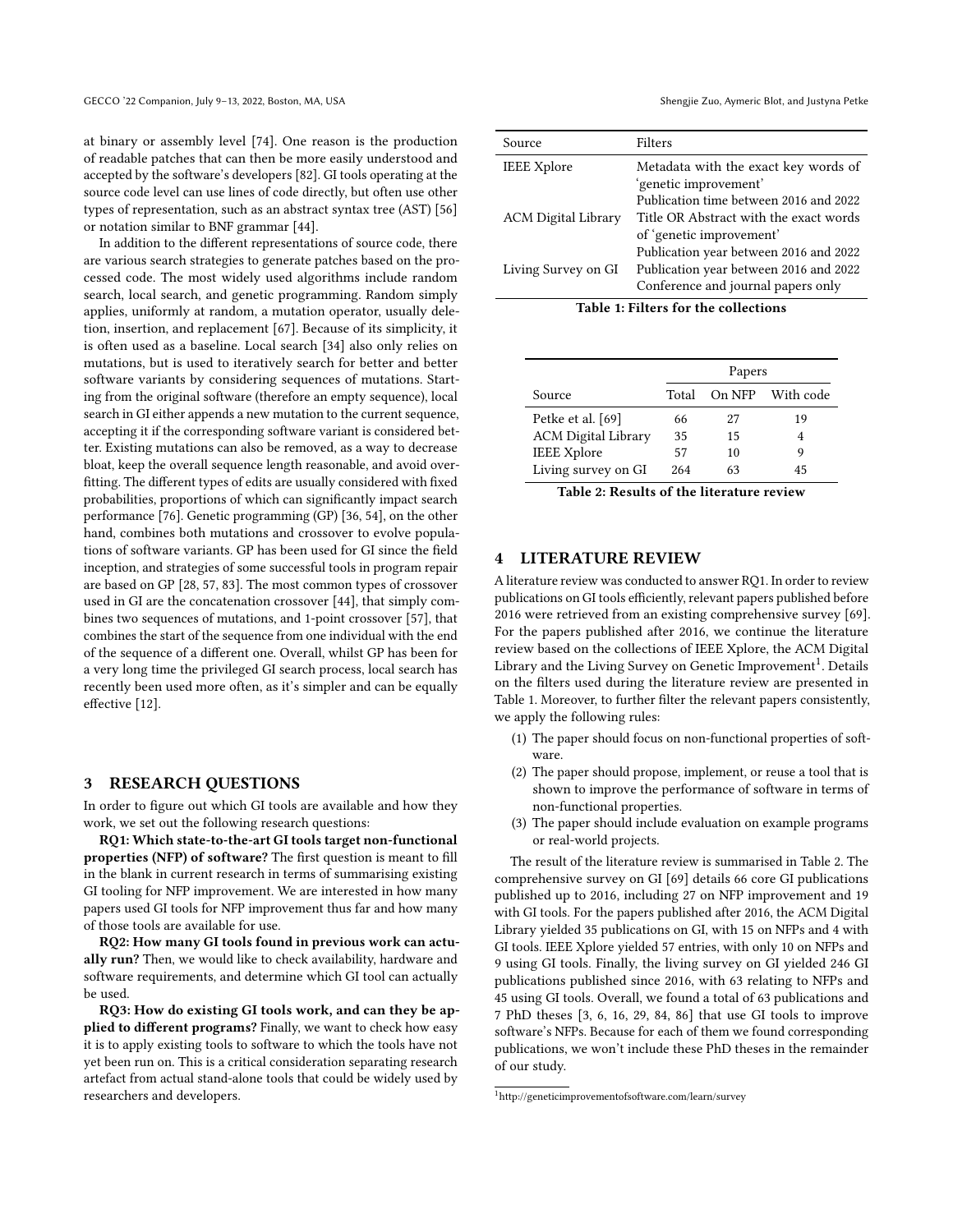Evaluation of Genetic Improvement Tools for Improvement of Non-functional Properties of Software GECCO '22 Companion, July 9–13, 2022, Boston, MA, USA

<span id="page-2-0"></span>

Figure 1: Distribution of non-functional properties in GI tool literature.

We then surveyed in more detail the NFP considered in each of the 63 papers. Time is the concern addressed in the vast majority of papers, with 34 papers considering execution time [\[1,](#page-7-0) [2,](#page-8-8) [7,](#page-8-18) [8,](#page-8-19) [10,](#page-8-20) [14,](#page-8-7) [15,](#page-8-21) [17,](#page-8-22) [24,](#page-8-23) [32,](#page-8-24) [35,](#page-8-25) [39,](#page-8-26) [41](#page-8-27)[–44,](#page-8-5) [47](#page-8-28)[–50,](#page-9-21) [55,](#page-9-22) [58–](#page-9-23)[63,](#page-9-24) [68,](#page-9-25) [70–](#page-9-26)[72,](#page-9-11) [75,](#page-9-27) [77,](#page-9-28) [87,](#page-9-29) [88\]](#page-9-5), number of CPU or bytecode instructions [\[4,](#page-8-29) [11,](#page-8-30) [12,](#page-8-13) [21,](#page-8-31) [22,](#page-8-6) [85\]](#page-9-4), or also loading time [\[23\]](#page-8-32). Other NFPs include code size [\[25,](#page-8-33) [38,](#page-8-34) [90,](#page-9-30) [91\]](#page-9-31), energy consumption [\[13,](#page-8-35) [18,](#page-8-36) [19,](#page-8-0) [27\]](#page-8-37), memory usage [\[7,](#page-8-18) [8,](#page-8-19) [88\]](#page-9-5), accuracy of the underlying algorithm [\[30,](#page-8-38) [31,](#page-8-39) [59,](#page-9-32) [60,](#page-9-33) [62,](#page-9-34) [81\]](#page-9-35), readability [\[73\]](#page-9-36), or other application-specific NFPs [\[37,](#page-8-40) [40,](#page-8-41) [45,](#page-8-42) [46,](#page-8-43) [51](#page-9-37)[–53,](#page-9-38) [64,](#page-9-39) [65\]](#page-9-40). A summary is presented in [Figure 1.](#page-2-0) Furthermore, a few pieces of work considered multiple NFPs [\[7,](#page-8-18) [8,](#page-8-19) [27,](#page-8-37) [59,](#page-9-32) [60,](#page-9-33) [62,](#page-9-34) [88\]](#page-9-5).

As for tool availability, we looked for URLs in papers as well as searched GitHub for the papers' titles or DOIs. Overall, we found open-source code associated with 31 papers, either on GitHub, SourceForge, or the authors' research website pages. In particular, we found many variations of the GISMO tool<sup>[2](#page-2-1)</sup> that targets  $C/C++$ code. Furthermore, despite having sometimes no direct mention in the publication itself and no available code, by communicating with authors we were able to confirm that GISMO and its underlying representation format were used in many more research publications [\[17,](#page-8-22) [18,](#page-8-36) [41–](#page-8-27)[44,](#page-8-5) [48](#page-9-41)[–50,](#page-9-21) [55,](#page-9-22) [62,](#page-9-34) [70–](#page-9-26)[72\]](#page-9-11). We note that in some GI papers (e.g., [\[4,](#page-8-29) [65,](#page-9-40) [85\]](#page-9-4)), a GI tool was built on top of a general evolutionary framework; whilst those frameworks are still available, we were unable to obtain the source code specific to the GI tool itself. Moreover, a few tools were listed on GitHub without a license, which would have prohibited their use. We raised the issue with the authors of such tools in those instances, who have promptly added a permissive license.

#### 4.1 Summary

Detailed information on the 31 papers from which we were able to find available code is presented in [Table 3.](#page-3-0) [Table 4](#page-4-0) details the 32 additional papers describing work that used GI tools, yet their source code was unavailable.

Answer to RQ1: We found 63 papers whose authors used GI tools for improvement of non-functional properties of software. We found source code associated with only 31 of those papers.

#### <span id="page-2-3"></span>5 USABILITY STUDY

In this section, we conduct a set of experiments to answer RQ2: whether the GI tools we found can actually be used. We downloaded and tested all found tools following their requirements and the instructions given by their developers.

## 5.1 Experiments

Within the 31 papers detailed in [Table 3](#page-3-0) we can find 13 distinct tools<sup>[3](#page-2-2)</sup>: a tool for shader simplification [\[75\]](#page-9-27), GISMO [\[70\]](#page-9-26), locoGP [\[22\]](#page-8-6), HOMI [\[87\]](#page-9-29), PyGGI 2.0 [\[1\]](#page-7-0), GGGP [\[39\]](#page-8-26), Optmizer [\[24\]](#page-8-23), a tool for data optimisation [\[51\]](#page-9-37), Gin [\[14\]](#page-8-7), PowerGAUGE [\[27\]](#page-8-37), GEVO [\[60\]](#page-9-33), DFAHC [\[25\]](#page-8-33), and finally a tool dedicated to routing protocols [\[64\]](#page-9-39). However, two of them  $-$  the tool for data optimisation and the tool for routing protocols — target application-specific NFPs and cannot be expected to be easily applied to different software, as non-trivial manipulation of the software to be improved is required. Thus, we only focus on the remaining 11 GI tools. Finally, we only considered a single version of each tool, either the latest version, the most general one, or if possible, the version with the fewest software and hardware dependencies.

## 5.2 Methodology

All tools were tested on the local virtual machines under their required environments. Because of the different environmental requirements, four local virtual machines running Ubuntu 20.04 and Ubuntu 16.04 were set up, with different versions of Java and C/C++ tools.

The steps to check whether the tools can be run are listed below. Tools were deemed unable to work if they failed any of those steps.

- (A) Whether the testing machines meet hardware requirements.
- (B) Whether the dependencies can be installed.
- (C) Whether the tool can be compiled.
- (D) Whether the tool can successfully run on data provided with its associated publication.

## 5.3 Results

Of the 11 tools investigated, we were able to run 8 without any issues.

We were unable to meet hardware requirements for GEVO [\[60\]](#page-9-33). The tool is available, but requires CUDA-compatible GPU hardware as an essential dependency.

We were unable to install dependencies for Optmizer [\[24\]](#page-8-23). The source code of the tool used in this paper is available on GitHub, but it relies on outdated NodeJS dependencies that do not resolve on a fresh install. In particular, the dependency tree seems to trigger 23 different deprecated packages, and the installation ultimately fails to complete.

Finally, we were unable to run HOMI [\[87\]](#page-9-29). The source code of the tool used in this paper is available, but no instruction is provided. After close observation, the bash file of run.sh was decided to be the file to run this tool based on the names of files and the source code. This file can be run, and the information shows that the tool is running the genetic programming algorithm to improve its subjects. However, information about current iteration simply

<span id="page-2-1"></span><sup>2</sup>http://www0.cs.ucl.ac.uk/staff/ucacbbl/gismo/

<span id="page-2-2"></span> $3$ We cite in brackets the version of software we examined in detail.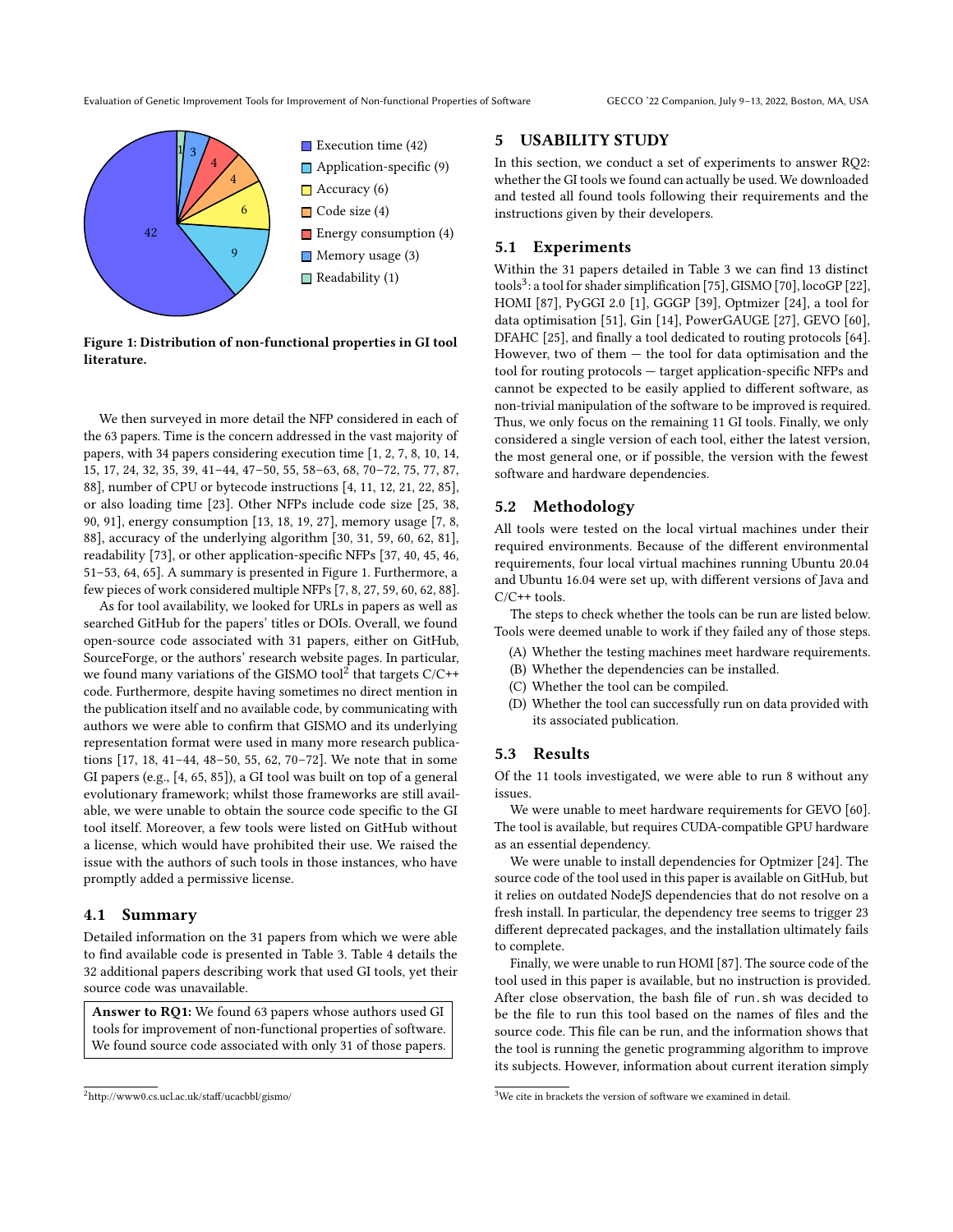| Table 3: Papers with open source GI tools targeting non-functional properties of software |  |
|-------------------------------------------------------------------------------------------|--|
|                                                                                           |  |

<span id="page-3-0"></span>

| Year | Paper                                                                                                                                         | Tool         | Properties                         | Language                     |
|------|-----------------------------------------------------------------------------------------------------------------------------------------------|--------------|------------------------------------|------------------------------|
| 2011 | [75] Genetic Programming for Shader Simplification                                                                                            | unnamed      | GPU time                           | GLSL(C)                      |
| 2014 | [42] Genetically Improved CUDA C++ Software                                                                                                   | <b>GISMO</b> | <b>Execution</b> time              | $\text{CUDA}$ $(\text{C++})$ |
|      | [50] Improving 3D Medical Image Registration CUDA Software with<br>Genetic Programming                                                        | <b>GISMO</b> | <b>Execution</b> time              | $CUDA (C++)$                 |
|      | [70] Using Genetic Improvement and Code Transplants to Specialise<br>a C++ Program to a Problem Class                                         | <b>GISMO</b> | <b>Execution</b> time              | $\mathcal{C}$                |
| 2015 | [22] locoGP: Improving Performance by Genetic Programming Java<br>Source Code                                                                 | locoGP       | Instructions executed              | Java                         |
|      | [48] Improving CUDA DNA Analysis Software with Genetic Program-<br>ming                                                                       | <b>GISMO</b> | Execution time                     | $\text{CUDA}$ $(C)$          |
|      | [44] Optimizing Existing Software With Genetic Programming                                                                                    | <b>GISMO</b> | <b>Execution</b> time              | $C++$                        |
| 2016 | [17] Deep Parameter Optimisation for Face Detection Using the Viola-<br>Jones Algorithm in OpenCV                                             | unnamed      | <b>Execution</b> time              | C++                          |
|      | [87] HOMI: Searching Higher Order Mutants for Software Improve-<br>ment                                                                       | HOMI         | <b>Execution</b> time              | $\mathsf C$                  |
| 2017 | [2] PYGGI: Python General Framework for Genetic Improvement                                                                                   | PYGGI        | <b>Execution</b> time              | Java                         |
|      | [39] Improving SSE Parallel Code with Grow and Graft Genetic Pro-<br>gramming                                                                 | GGGP         | <b>Execution</b> time              | C                            |
| 2018 | [24] Challenges on applying genetic improvement in JavaScript using<br>a high-performance computer                                            | Optmizer     | <b>Execution</b> time              | JavaScript                   |
|      | [51] Evolving Better Software Parameters                                                                                                      | unnamed      | Function accuracy                  | $\mathsf{C}$                 |
|      | [71] Specialising Software for Different Downstream Applications<br>Using Genetic Improvement and Code Transplantation                        | <b>GISMO</b> | Execution time                     | C++                          |
| 2019 | [1] PyGGI 2.0: Language Independent Genetic Improvement Frame-<br>work                                                                        | PyGGI        | Execution time                     | $C++$                        |
|      | [14] Gin: Genetic Improvement Research Made Easy                                                                                              | Gin          | <b>Execution</b> time              | Java                         |
|      | [27] Automatically Exploring Tradeoffs Between Software Output<br>Fidelity and Energy Costs                                                   | PowerGAUGE   | Energy consumption<br>and accuracy | $C/C++$                      |
|      | [49] Evolving AVX512 Parallel C Code using GP                                                                                                 | <b>GISMO</b> | <b>Execution</b> time              | $\mathcal{C}$                |
|      | [60] Genetic Improvement of GPU Code                                                                                                          | <b>GEVO</b>  | Execution time and<br>accuracy     | $C++$                        |
|      | [62] Applying genetic improvement to a genetic programming library<br>in $C_{++}$                                                             | <b>GISMO</b> | Execution time and C++<br>accuracy |                              |
|      | [68] Software Improvement with Gin: A Case Study                                                                                              | Gin          | <b>Execution</b> time              | Java                         |
| 2020 | [11] Comparing Genetic Programming Approaches for Non-<br>Functional Genetic Improvement Case Study: Improvement of<br>MiniSAT's Running Time | PyGGI        | CPU instructions                   | $C++$                        |
|      | [15] Injecting Shortcuts for Faster Running Java Code                                                                                         | Gin          | <b>Execution</b> time              | Java                         |
|      | [37] Automatically Evolving Lookup Tables for Function Approxima-<br>tion                                                                     | unnamed      | Function accuracy                  | $C/C++$ /Java                |
|      | [41] Genetic Improvement of Genetic Programming                                                                                               | <b>GISMO</b> | <b>Execution</b> time              | $C++$                        |
|      | [45] Evolving sqrt into $1/x$ via software data maintenance                                                                                   | unnamed      | Function accuracy                  | $\mathsf{C}$                 |
|      | [58] GEVO: GPU Code Optimization Using Evolutionary Computation                                                                               | <b>GEVO</b>  | <b>Execution</b> time              | $C++$                        |
| 2021 | [12] Empirical Comparison of Search Heuristics for Genetic Improve-<br>ment of Software                                                       | PyGGI        | CPU instructions                   | $C/C++$ /Java                |
|      | [25] Evolving JavaScript Code to Reduce Load Time                                                                                             | <b>DFAHC</b> | Code size                          | JavaScript                   |
|      | [46] Genetic Improvement of Data for Maths Functions                                                                                          | unnamed      | Function accuracy                  | C                            |
|      | [64] Genetic Improvement of Routing Protocols for Delay Tolerant<br>Networks                                                                  | unnamed      | Delivery probability               | Java                         |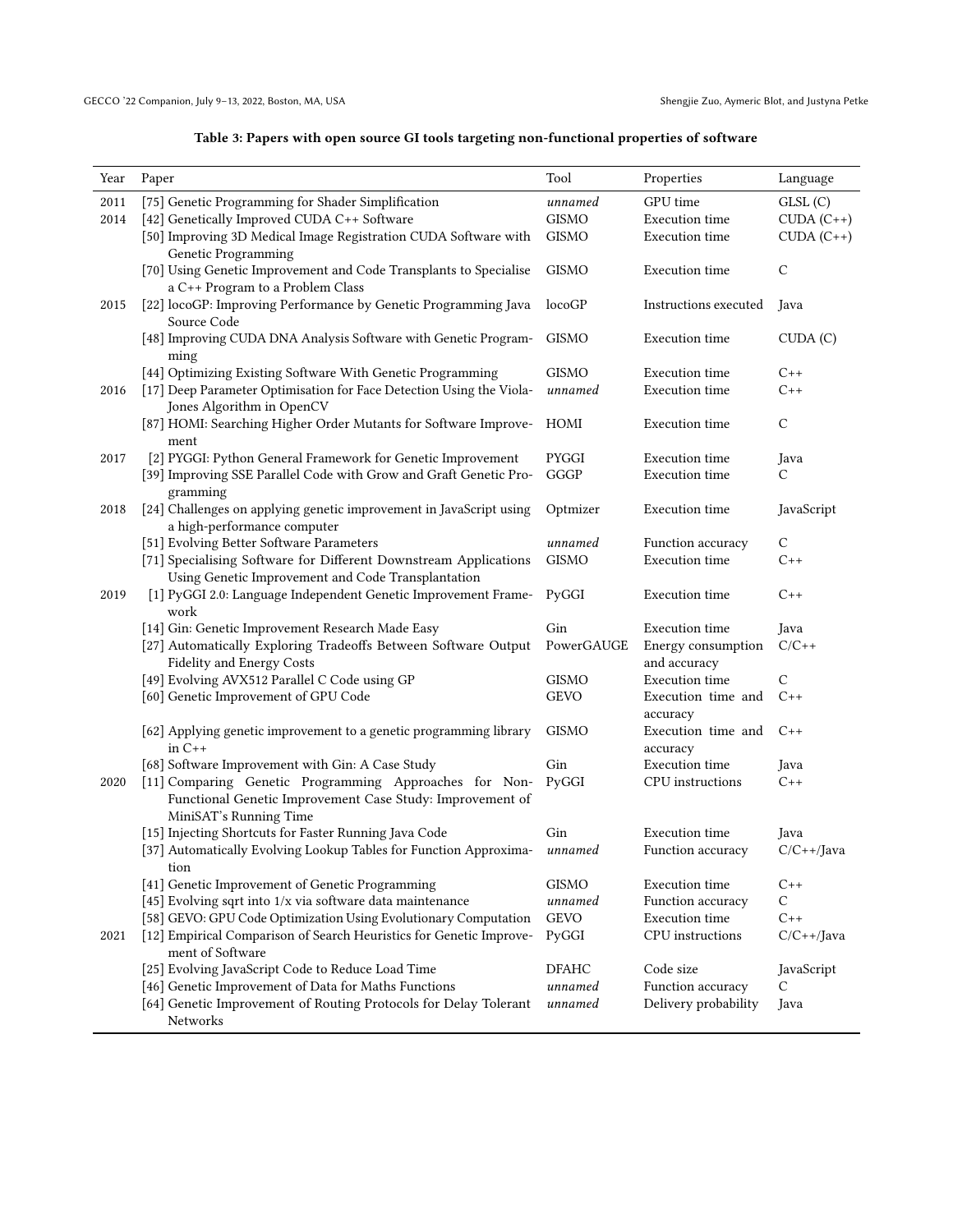<span id="page-4-0"></span>Evaluation of Genetic Improvement Tools for Improvement of Non-functional Properties of Software GECCO '22 Companion, July 9–13, 2022, Boston, MA, USA

#### Table 4: Papers with unavailable GI tools targeting non-functional properties of software

| Year | Paper                                                                                               | Tool           | Properties                         | Language      |
|------|-----------------------------------------------------------------------------------------------------|----------------|------------------------------------|---------------|
| 2008 | [4] Multi-objective Improvement of Software Using Co-evolution and Smart<br>Seeding                 | ECJ            | CPU cycles                         | Java          |
| 2011 | [85] Evolutionary Improvement of Programs                                                           | ECI            | Instructions executed              | $\mathcal{C}$ |
| 2013 | [21] The Emergence of Useful Bias in Self-focusing Genetic Programming for                          | unnamed        | Instructions executed              | Java          |
|      | Software Optimisation                                                                               |                |                                    |               |
|      | [72] Applying Genetic Improvement to MiniSAT                                                        | GISMO          | <b>Execution</b> time              | $C++$         |
| 2015 | [18] Reducing Energy Consumption Using Genetic Improvement                                          | GISMO          | Energy consumption                 | C             |
|      | [38] Removing the Kitchen Sink from Software                                                        | unnamed        | Code size                          | C             |
|      | [43] Grow and Graft a Better CUDA pknotsRG for RNA Pseudoknot Free<br><b>Energy Calculation</b>     | <b>GISMO</b>   | <b>Execution</b> time              | CUDA (C)      |
|      | [88] Deep Parameter Optimisation                                                                    | unnamed        | Execution time and<br>memory usage | $\mathcal{C}$ |
|      | [90] Embedding Adaptivity in Software Systems using the ECSELR framework                            | <b>ECSELR</b>  | Code size                          | Java          |
| 2016 | [35] Automatic Improvement of Apache Spark Queries using Semantics-<br>preserving Program Reduction | Hylas          | <b>Execution time</b>              | Spark (SQL)   |
|      | [55] API-Constrained Genetic Improvement                                                            | GISMO          | <b>Execution</b> time              | $C++$         |
|      | [63] Genetic Programming: From Design to Improved Implementation                                    | GISMO          | Processing time                    | $C++$         |
|      | [65] A General-Purpose Framework for Genetic Improvement                                            | $\mu$ GP       | Hash function size                 | C/Java/Python |
| 2017 | [7] Optimising Darwinian Data Structures on Google Guava                                            | <b>ARTEMIS</b> | Execution time and<br>memory usage | Java          |
|      | [13] Search-based energy optimization of some ubiquitous algorithms                                 | Opacitor       | Energy consumption                 | Java          |
|      | [32] Genetic Improvement of Runtime and its Fitness Landscape in a Bioin-<br>formatics Application  | JM             | <b>Execution time</b>              | $C/C++$       |
|      | [31] The use of predictive models in dynamic treatment planning                                     | JM             | Accuracy                           | Python        |
|      | [47] Genetically improved BarraCUDA                                                                 | GGGP           | <b>Execution</b> time              | CUDA (C)      |
|      | [77] Polytypic Genetic Programming                                                                  | Polytope       | <b>Execution</b> time              | Scala         |
|      | [81] Trading between quality and non-functional properties of median filter<br>in embedded systems  | unnamed        | Accuracy                           | C             |
|      | [91] Online Genetic Improvement on the Java virtual machine with ECSELR                             | <b>ECSELR</b>  | Code size                          | Java          |
| 2018 | [8] Darwinian Data Structure Selection                                                              | ARTEMIS        | Execution time and<br>memory usage | $C++/Java$    |
|      | [23] Investigating the Evolvability of Web Page Load Time                                           | unnamed        | Load time                          | JavaScript    |
|      | [30] Predicting changes in quality of life for patients in vocational rehabilita-<br>tion           | JM             | Accuracy                           | Python        |
|      | [53] Evolving Better RNAfold Structure Prediction                                                   | <b>GISMO</b>   | Accuracy                           | C             |
|      | [61] Novelty Search for Software Improvement of a SLAM System                                       | GISMO          | <b>Execution</b> time              | $C++$         |
|      | [73] Evolving Exact Decompilation                                                                   | <b>BED</b>     | Readability                        | C             |
| 2019 | [10] A comparison of tree- and line-oriented observational slicing                                  | <b>T-ORBS</b>  | <b>Execution</b> time              | $C/C++/Java$  |
|      | [19] Approximate Oracles and Synergy in Software Energy Search Spaces                               | GISMO          | Energy consumption                 | $C/C++$       |
|      | [52] Genetic improvement of data gives binary logarithm from sqrt                                   | unnamed        | Function accuracy                  | С             |
|      | [40] Genetic Improvement of Data gives double precision invsqrt                                     | unnamed        | Function accuracy                  | С             |
| 2020 | [59] GEVO-ML: a proposal for optimizing ML code with evolutionary compu-<br>tation                  | GEVO-ML        | Execution time and<br>accuracy     | CUDA(C)       |

returns the following error: could not find or load main class executable.Evolve. It is difficult to determine the reason for this error because without proper documentation we do not even know whether the environmental settings are correct for this tool.

#### 5.4 Summary

[Section 4](#page-1-3) exposed 63 papers that used GI tools to improve software's NFPs. Upon investigation, we found a total of 13 distinct GI tools

with open-source code, 11 of which deemed possible to be run on other software. Further 3 had to be excluded due to lack of required hardware, software dependencies, and required documentation details. Ultimately, we were able to successfully run 8 GI tools.

Answer to RQ2: From our literature review we found 13 distinct GI tools that target software's NFPs, 8 of which we were able to run without any issues.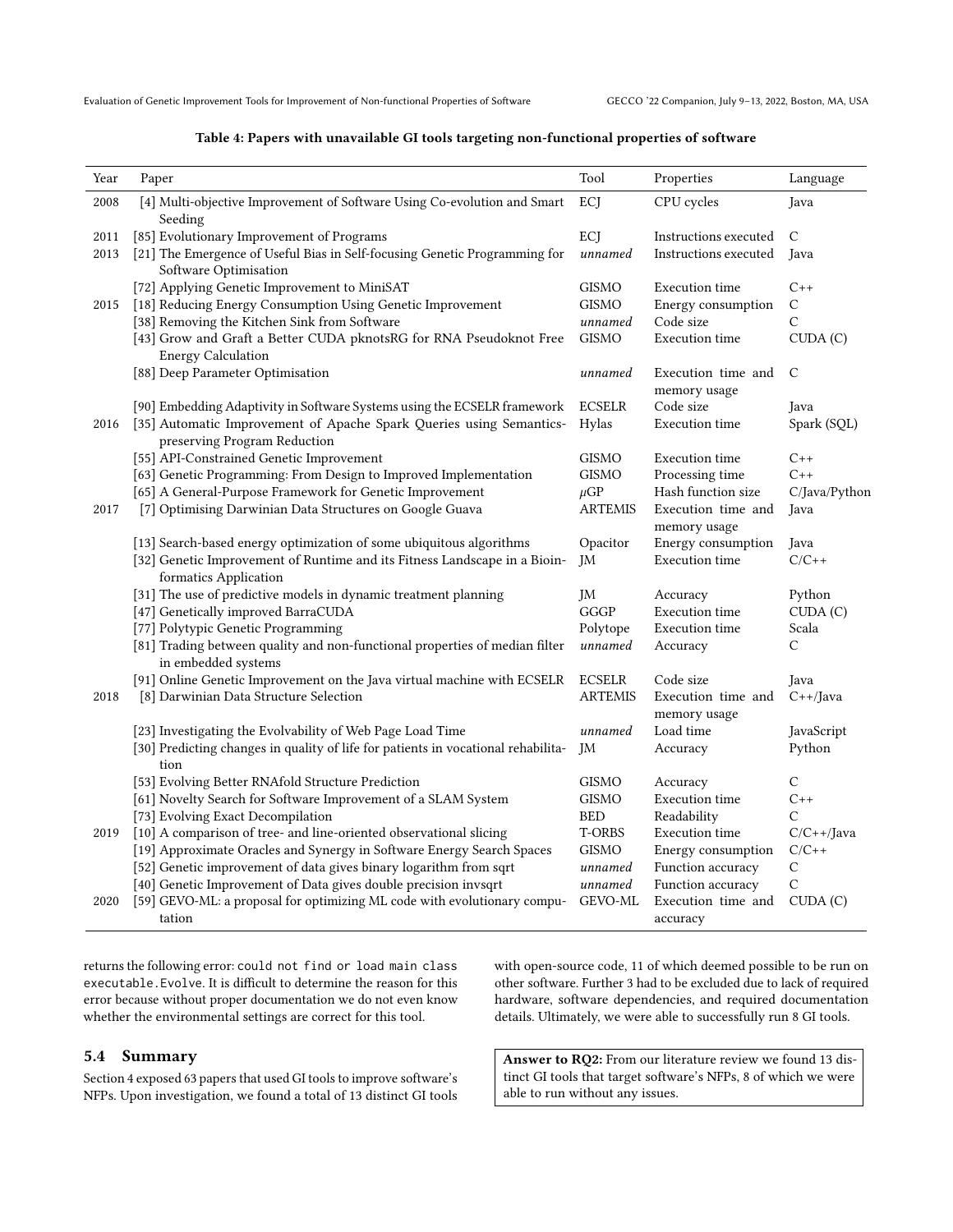#### 6 GENERALISABILITY STUDY

[Section 5](#page-2-3) revealed eight working GI tools. To answer RQ3, these tools were investigated in more detail to examine how they work and how easily they can be applied to other software.

## 6.1 Methodology

We apply a cross-testing strategy to check whether the tools can work on different software. More precisely, we applied each tool to a new software, chosen to have been previously targeted by another similar tool. This strategy ensures that targeted software are not chosen blindly, and that there are known improvements to be found for all tools.

Because of the significant amount of time required to undertake complete GI experimentation, we only checked whether the tools can be run on different software. This means that GI runs were terminated early as soon as it could be decided that the tool can successfully run. Therefore, the records and results of the tools were not analysed.

In particular, we conducted the following experiments $\rm ^4$  $\rm ^4$ :

- (1) Testing Gin with SAT4J, which is the software improved by PyGGI 2.0 in previous work [\[12\]](#page-8-13).
- (2) Testing PyGGI 2.0 with Gson, which is the software improved by Gin in previous work [\[68\]](#page-9-25).
- (3) Testing LocoGP with Gson.
- (4) Testing the tool for shader simplification with MiniSAT, which is the software used in previous work on a GISMObased tool [\[70\]](#page-9-26).
- (5) Testing the GISMO-based tool with RNAfold, which is the software improved by GGGP in previous work [\[39\]](#page-8-26).
- (6) Testing the tool for OpenCV with MiniSAT.
- (7) Testing GGGP with MiniSAT.
- (8) Testing PowerGAUGE with MiniSAT.

#### 6.2 Evaluation of Gin

Gin<sup>[5](#page-5-1)</sup> is a well-developed tool. It can operate on the source code of the target software at both line-level and AST-level. Unlike other GI work that focuses on NFP improvement, it targets methods, rather than entire class files for improvement. Furthermore, Gin supports both local search and genetic programming algorithms for genetic improvement. By default, it improves runtime, though program repair, and memory consumption can be improved using the latest version of Gin.

The experiment of running Gin on SAT4J was successful. It was possible to run the profiling function of Gin on SAT4J (which finds the most time-consuming methods in a given project), although the processing was time-consuming and was stopped in 2 minutes when we found this function works. Also, we provided a simulated profiling result, and Gin worked with that file to try to improve SAT4J. This processing was also stopped after 2 minutes because we believe this tool is likely to work fine for SAT4J.

As to the available instructions of the tool, we find that the documentation of Gin is one of the best ones among all the available tools in this section. Several frequently used commands are presented

<span id="page-5-1"></span><sup>5</sup><https://github.com/gintool/gin>

in the README instruction, and an example case of applying Gin on spatial4j is provided for reference. Moreover, all the commands used in this research are well explained, meaning that it is easy to get the explanation of the arguments for this command and the detailed information about what the arguments are for.

Moreover, Gin works well with Maven and Gradle. It can automatically find the classpath for these projects, saving time for the settings of the subjects. Also, It has the profiling function, which is very useful for finding the methods used frequently in the projects and helps users decide which methods to improve. Gin also provides a function to automatically validate generated patches on a given test suite.

However, Gin has some limitations. Firstly, as the developers indicated in the README instruction, the documentation of this tool is not complete, which may cause trouble when users intend to use it for projects that are not in Maven or Gradle. Also, because of the limitation of the GI research circle, there are not many developers who can help with the maintenance of Gin. We found some issues from three years ago that were still not solved.

In summary, Gin is the GI tool with the most detailed documentation among all the tools we investigated. Also, it provides relatively complete functions for Maven and Gradle projects, making it easy to use. We thus conclude it can be easily used for different projects. We flag the need for better maintainance of the tool.

### 6.3 Evaluation of PyGGI

 ${\rm PyGGI}^6$  ${\rm PyGGI}^6$  can operate on the target software's source code at both line-level or AST-level. Unlike Gin, which only works for Java, PyGGI can target software written in Python, C, Java, and others. It provides only a local search algorithm (although variants of it in later research also implement GP). PyGGI requires users to provide a script to execute the target software and its variants. The default fitness is the execution time of the software but can also be manually provided. The documentation of PyGGI also provides information on how to run it for the purpose of program repair.

The experiment on Gson was successful. We modified the example code of improve\_java.py, which is the file to define the software to be improved, and TestRunner.java, which is the file to define how the patches are to be validated in PyGGI. Since PyGGI does not have a profiling tool to find the frequently used Java files, we use the same file of GsonBuilder.java in Gson and define the test file as GsonBuilderTest.java. We do not validate the generated patches with the complete test files because this experiment only tests whether PyGGI can work on other software. Therefore, we only test the patches with one test file, which saves the time to modify the source code in TestRunner.java. The improvement is terminated after several iterations, and the result shows that PyGGI can be applied to other software.

The validation procedure of PyGGI is easy to modify for different software. Although PyGGI cannot automatically find the tests and execute them to validate the generated patches, users can understand the code of validation definition in the provided example and choose their preferred validation method. Taking Gson as an example; users can choose different ways to validate the patches, such as using mvn test or using JUnit to run the tests chosen by

<span id="page-5-0"></span> ${}^{4}\mathrm{We}$  frequently chose MiniSAT, if not previously improved by a given GI tool, due to quick setup required.

<span id="page-5-2"></span><sup>6</sup><https://github.com/coinse/pyggi>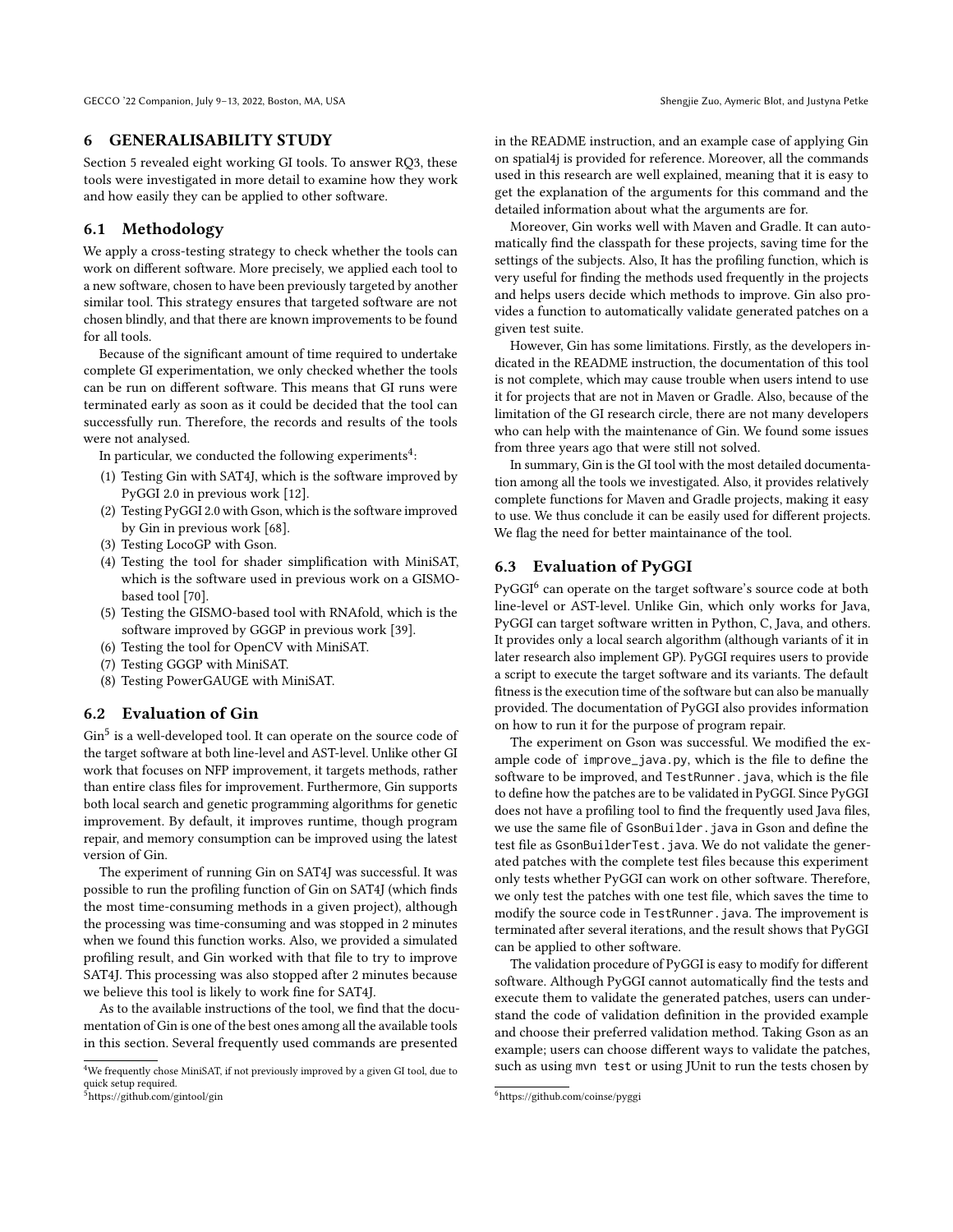users. PyGGI only requires the result of the validation, which is represented in the format of "true/false" and the execution time of the tests in milliseconds.

However, PyGGI does not have the tool for analysing the patches recorded in the log file. Only the changes on the source code of the best patch in each epoch are shown in the terminal output, and this only happens when the best patch has a better fitness score than the original code.

Also, the documentation of PyGGI is not as detailed as that of Gin, but it is unlikely to cause serious difficulty for using the tool because the source code of PyGGI is straightforward and easy to understand.

In summary, PyGGI is an easy-to-use tool and can be used for different software, written in different programming languages. Better documentation and further development of the patch analyser are suggested.

## 6.4 Evaluation of LocoGP

LocoGP<sup>[7](#page-6-0)</sup> modifies the source code to the AST representation and applies the genetic programming algorithm to improve a given Java program. The evaluation of the performance of the modified code relies on the number of instructions used in execution to calculate the fitness score.

However, this tool is unlikely to be used for large projects such as Gson. There is no instruction on how to apply this tool to general software, meaning that we have to refer to the example file of Ascon128V11DecryptProblem.java to modify the tool for Gson. After close inspection, we find that this tool requires users to complete considerable programming work to define the subject to be improved. In this experiment, we selected GsonBuilder.java for improvement and had to modify eleven functions in the example file to make this example file suitable for Gson.

Moreover, tests defined in Gson cannot be used directly in this tool. This tool requires that all tests should be defined in classes. A list of all test classes for validation is also required, which helps the tool retrieve information, including the results of tests and the number of cases. Moreover, this tool does not rely on JUnit to execute the test cases but applies the simple method to directly check whether the output is consistent with the expected one. It means that the original tests written with JUnit are no longer helpful for this tool, and all the testing files have to be re-written for this tool.

Therefore, the workload for using the tool for Gson is highly significant. We have to define the improvement by imitating the example code and re-define thousands of tests to make them available for this tool. Because of the unacceptable preparation work to use this tool, this tool is not tested with Gson.

In summary, the usability of this tool is not satisfactory, especially for large-scale Java projects. Users have to modify a significant amount of the source code to define the software to be improved and create new test classes for the software.

#### <span id="page-6-0"></span><sup>7</sup><https://github.com/codykenb/locoGP>

# 6.5 Evaluation of the tool for shader simplification

This tool (reimplementation $^8$  $^8$ ) modifies software source code at the AST level. It uses genetic programming to improve the target software. As for patch fitness it relies on both rendering time and error. The tool is easy to use as is does not require dependency installation.

This tool is very unlikely to improve MiniSAT. After close observation of the source code, this tool is likely only useful for the shader software. For the core Python files determining how this tool behaves, they are designed for shader simplification only. For the validation, the relevant files are "evaluator.py" and "fresnel.py". In these files, the improved AST is transformed into the OpenGL Shading Language, which is the language used in shader programs, and evaluated the improved code by rendering the new code of the shader. Therefore, necessary modification is required if this tool is planned to be used for different software.

Meanwhile, the files used for genetic programming are also closely related to the shader software. The generate\_individual function in the gp.py file requires a shader variant as an input, meaning that this genetic programming algorithm is unlikely to work on software like MiniSAT. Furthermore, as its name shows, the shader.py file is mainly about representing the operators in the shader programs and converting shader programs to the genetic programming tree, which is unlikely to be suitable for software not related to a shader. Therefore, it can be concluded that the core algorithms used in this tool are targeted to improve shader software only.

Since the tool is specifically designed for shader software and the source code is targeted at shader programs, it is not easy to re-write the code for other kinds of software. The workload can be significant because all the files in this tool have to be reviewed and modified. Therefore, MiniSAT is not tested with this tool.

In summary, although the tool for shader simplification is easy to use, it is likely to work with shader software only. Significant modification is required for the core algorithms and validation code if users intend to use this tool for other kinds of software.

#### 6.6 Evaluation of the GISMO-based tool

This tool<sup>[9](#page-6-2)</sup> uses a BNF grammar to represent the target software's source code. It implements a genetic programming algorithm to improve the fitness of software variants. For the evaluation of the generated patches, this tool inserts and uses a counter incremented at each executed statement, however, execution time is also presented in the final result.

The experiment of running the GISMO-based tool on RNAfold is not successful because the tool fails to find the program to be improved in BNF format. There is no general instruction provided on how to apply this tool to different software, and we did not find any comment in the source code that may contribute to the modification. Therefore, we fail to find a way to transfer the source code of RNAfold into the BNF format. Moreover, it can still be challenging to modify the code even if the source code is in BNF format due to the lack of direction.

<span id="page-6-1"></span> ${}^{8}$ <https://github.com/fabianishere/shadevolution>

<span id="page-6-2"></span><sup>9</sup><http://www0.cs.ucl.ac.uk/staff/W.Langdon/gismo>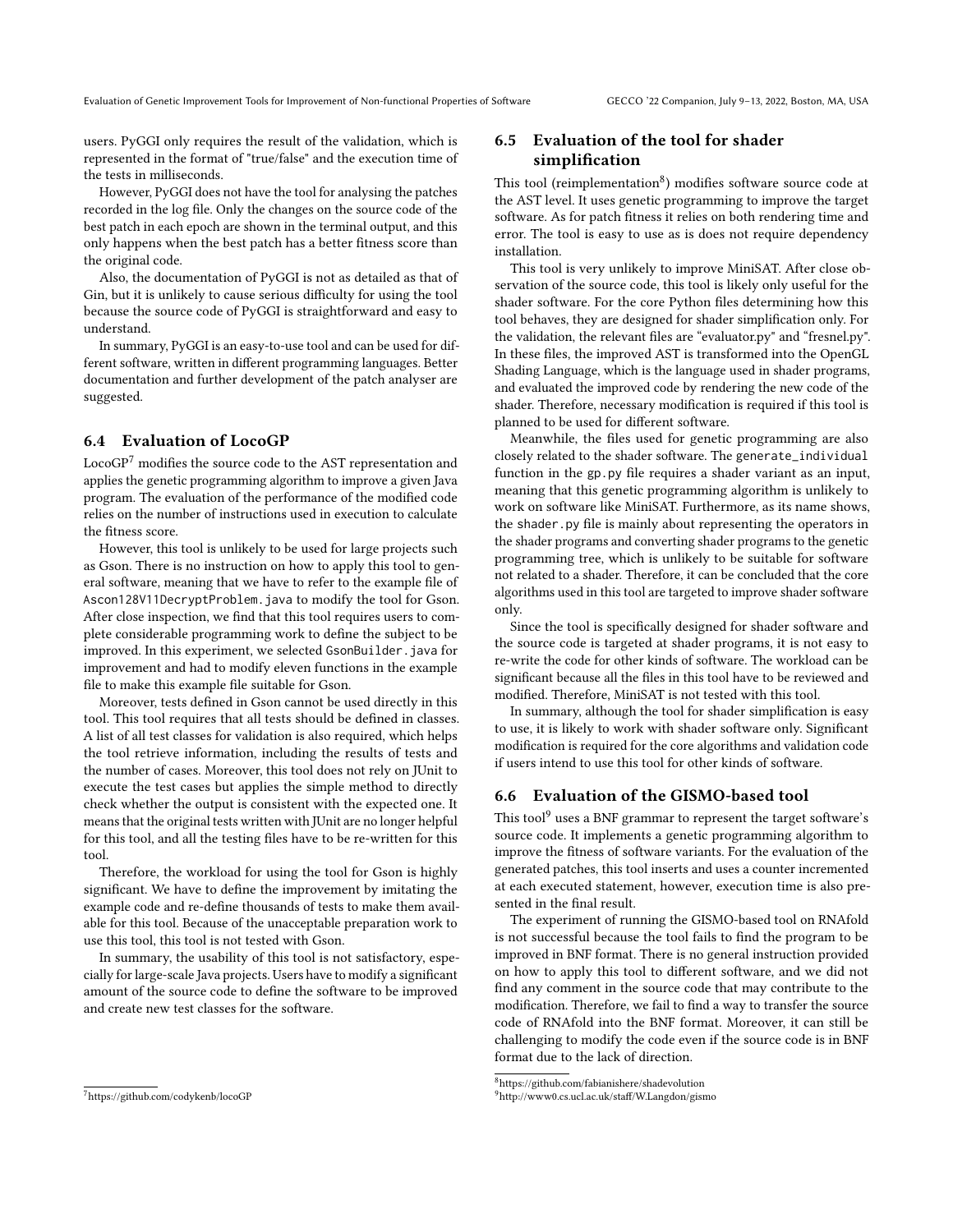However, we find that the GISMO framework has been used for different software in other research, such as the work conducted by Langdon [\[41\]](#page-8-27). Therefore, it is very likely that this framework can work on different software, but we fail to make it because of

the poor documentation and missing instruction about how to use this tool for general software.

In summary, the GISMO-based tool failed to improve RNAfold because of the missing method to generate the BNF representation and the lack of necessary instructions for applying this tool on different software. It is suggested that the developers of the tool should improve the documentation and conduct essential maintenance.

# 6.7 Evaluation of the tool for OpenCV

This tool<sup>[10](#page-7-1)</sup> uses deep parameter optimisation [\[88\]](#page-9-5) to form a more extensive search space for optimisation and tuning the found parameters with the NSGA-II algorithm. Modifications of the source code are determined at the level of lines, and the generated patches are evaluated in terms of execution time and accuracy.

However, the testing with MiniSAT failed. In order to understand the failure better, the previous publication [\[17\]](#page-8-22) is reviewed. As the paper indicates, three steps are required while using the tool:

- (1) finding the location of the deep parameters;
- (2) exposing the deep parameters;
- (3) tuning the parameters.

The error occurred in the second step. We learn from the example provided with the tool that the replace.hpp file, which defines integer constants, is required as an input for this step to expose the deep parameters in the files found in Step 1. However, there was no such file defining the integer constants for MiniSAT. Although we intended to solve the problem, we did not find any information about how to generate this file from the paper and the README instruction.

Therefore, applying the tool for MiniSAT is unlikely to be completed because of the error in exposing the deep parameters. However, it is possible that this tool can be used in other similar projects, especially the ones containing a large number of parameters if the step of defining parameter constants can be well explained or automated. However, the performance of this tool can be determined mainly by the number of deep parameters in the software to be improved.

## 6.8 Evaluation of GGGP

Similarly to GISMO, from the same author, this tool<sup>[11](#page-7-2)</sup> represents the source code of the software using a BNF grammar and implements a genetic programming algorithm. For the evaluation of the generated patches, this tool relies on the test cases and uses the execution time of the tests as the fitness score.

However, we were unable to use this tool to improve MiniSAT. A README file is present but provides no instruction on how to apply this tool to another program. We tried but ultimately were unsuccessful in modifying the RNAfold example to accommodate MiniSAT instead. More precisely, we were unable to fix errors pertaining to the RE\_gp.bat file. Inspection of the source code was also unhelpful as the code includes no comments.

Therefore, unless additional documentation can be provided, this tool is not likely to be used on other software.

# 6.9 Evaluation of PowerGAUGE

This tool<sup>[12](#page-7-3)</sup> harnesses the GenProg [\[57\]](#page-9-2) software<sup>[13](#page-7-4)</sup> to apply a genetic programming algorithm to the targeted software. Fitness computation is to be manually provided, although code samples provide examples for execution time and output-related fitness functions.

We were unable to use this tool on MiniSAT. PowerGAUGE evolves and thus requires access to assembly files for the targeted software. Whilst those may generally not be hard to obtain, in practice it could require rewriting the entire compilation pipeline, which even in the case of the fairly simple MiniSAT was unreasonable.

Overall, it is unlikely that this tool can easily be applied to other, especially complex, software.

#### 6.10 Summary

We tried to assess the generalisability of all eight GI tools we could run by applying them to new software. For only two tools, Gin and PyGGI, we were able to find adequate documentation to do so. Ultimately we were unsuccessful in making any of the six other tools work on new software. We note that some tools target specialist software (e.g., shaders), and thus cannot be easily applied on general software.

Answer to RQ3: Gin and PyGGI are the only two GI tools are application-agnostic and can be easily applied to improve new software.

# 7 CONCLUSION

In this paper we investigated genetic improvement (GI) tooling for improvement of non-functional properties (NFP) of software. More precisely, we focused on the available GI tools described in the literature, whether they were available, whether they were actually usable, and whether they could easily be applied to software, to which they have not been applied to in previous work.

In the survey, we found 63 relevant papers, within which 31 come with associated open-source code. The usability study exposed 11 different general GI tools, but only 8 that we were able to run without any issues. Furthermore, the generalisability study ultimately showed that within these eight GI tools only two  $-$  Gin and PyGGI — can be readily applied to new software for improvement of non-functional properties of software. We recommend addition of more detailed documentation and better maintenance of current GI tooling.

# ACKNOWLEDGMENTS

This work was supported by UK EPSRC Fellowship EP/P023991/1.

#### REFERENCES

<span id="page-7-0"></span>[1] Gabin An, Aymeric Blot, Justyna Petke, and Shin Yoo. 2019. PyGGI 2.0: Language Independent Genetic Improvement Framework. In Proceedings of the 27th ACM Joint European Software Engineering Conference and Symposium on the Foundations of Software Engineering (ESEC/FSE 2019). ACM, 1100–1104.

<span id="page-7-1"></span><sup>10</sup><https://github.com/BobbyRBruce/DPT-OpenCV>

<span id="page-7-2"></span><sup>11</sup><http://www0.cs.ucl.ac.uk/staff/ucacbbl/gggp>

<span id="page-7-3"></span> $\rm ^{12}https://github.com/dornja/powergauge$  $\rm ^{12}https://github.com/dornja/powergauge$ 

<span id="page-7-4"></span><sup>13</sup><https://github.com/squaresLab/genprog-code>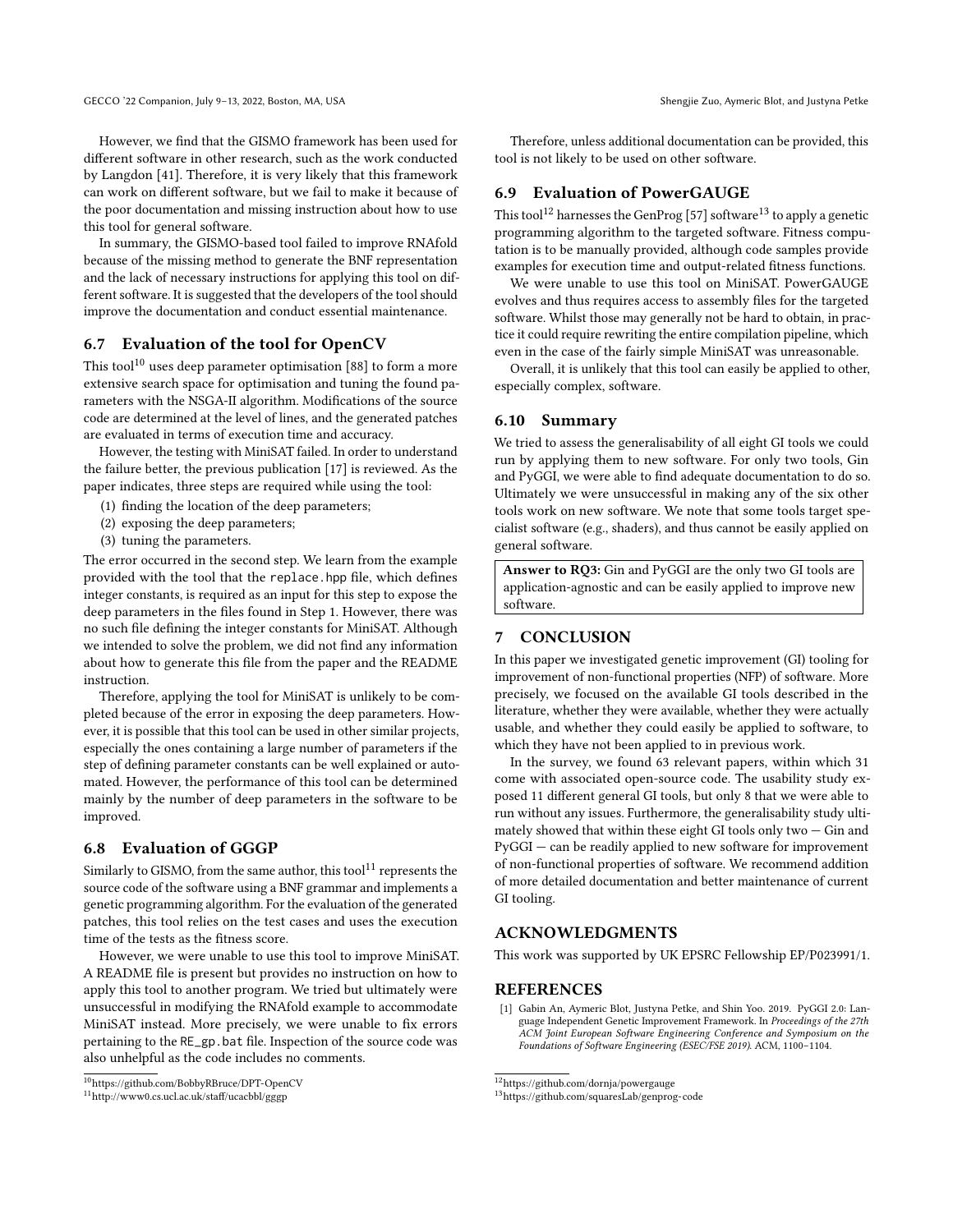Evaluation of Genetic Improvement Tools for Improvement of Non-functional Properties of Software GECCO '22 Companion, July 9–13, 2022, Boston, MA, USA

- <span id="page-8-8"></span>[2] Gabin An, Jinhan Kim, Seongmin Lee, and Shin Yoo. 2017. PyGGI: Python General framework for Genetic Improvement. In Proceedings of the Korea Software Congress (KSC 2017). 536–538.
- <span id="page-8-14"></span>[3] Andrea Arcuri. 2009. Automatic software generation and improvement through search based techniques. Ph. D. Dissertation. University of Birmingham, UK.
- <span id="page-8-29"></span>[4] Andrea Arcuri, David Robert White, John A. Clark, and Xin Yao. 2008. Multiobjective Improvement of Software Using Co-evolution and Smart Seeding. In Proceedings of the 7th International Conference on Simulated Evolution and Learning (SEAL) (LNCS, Vol. 5361). Springer, 61–70.
- <span id="page-8-9"></span>[5] Earl T. Barr, Mark Harman, Yue Jia, Alexandru Marginean, and Justyna Petke. 2015. Automated software transplantation. In Proceedings of the 2015 International Symposium on Software Testing and Analysis (ISSTA 2015). ACM, 257–269.
- <span id="page-8-15"></span>[6] Michail Basios. 2019. Darwinian Code Optimisation. Ph. D. Dissertation. University College London, UK.
- <span id="page-8-18"></span>[7] Michail Basios, Lingbo Li, Fan Wu, Leslie Kanthan, and Earl T. Barr. 2017. Optimising Darwinian Data Structures on Google Guava. In Proceedings of the 9th International Symposium on Search Based Software Engineering (SSBSE 2017) (LNCS, Vol. 10452). Springer, 161–167.
- <span id="page-8-19"></span>[8] Michail Basios, Lingbo Li, Fan Wu, Leslie Kanthan, and Earl T. Barr. 2018. Darwinian data structure selection. In Proceedings of the 26th ACM Joint European Software Engineering Conference and Symposium on the Foundations of Software Engineering (ESEC/FSE 2018). ACM, 118–128.
- <span id="page-8-2"></span>[9] Samuel Benton, Xia Li, Yiling Lou, and Lingming Zhang. 2020. On the Effectiveness of Unified Debugging: An Extensive Study on 16 Program Repair Systems. In Proceedings of the 35th International Conference on Automated Software Engineering (ASE 2020). IEEE, 907–918.
- <span id="page-8-20"></span>[10] David W. Binkley, Nicolas Gold, Syed S. Islam, Jens Krinke, and Shin Yoo. 2019. A comparison of tree- and line-oriented observational slicing. Empirical Software Engineering 24, 5 (2019), 3077–3113.
- <span id="page-8-30"></span>[11] Aymeric Blot and Justyna Petke. 2020. Comparing Genetic Programming Approaches for Non-Functional Genetic Improvement – Case Study: Improvement of MiniSAT's Running Time. In Proceedings of the 23th European Conference on Genetic Programming (EuroGP 2020) (LNCS, Vol. 12101). Springer, 68–83.
- <span id="page-8-13"></span>[12] Aymeric Blot and Justyna Petke. 2021. Empirical Comparison of Search Heuristics for Genetic Improvement of Software. IEEE Transactions on Evolutionary Computation 25, 5 (2021), 1001–1011.
- <span id="page-8-35"></span>[13] Alexander E. I. Brownlee, Nathan Burles, and Jerry Swan. 2017. Search-Based Energy Optimization of Some Ubiquitous Algorithms. IEEE Transactions on Emerging Topics in Computational Intelligence 1, 3 (2017), 188–201.
- <span id="page-8-7"></span>[14] Alexander E. I. Brownlee, Justyna Petke, Brad Alexander, Earl T. Barr, Markus Wagner, and David R. White. 2019. Gin: Genetic improvement research made easy. In Proceedings of the 14th Genetic and Evolutionary Computation Conference (GECCO 2019). ACM, 985–993.
- <span id="page-8-21"></span>[15] Alexander E. I. Brownlee, Justyna Petke, and Anna F. Rasburn. 2020. Injecting Shortcuts for Faster Running Java Code. In Proceedings of the Congress on Evolutionary Computation (CEC 2020). IEEE, 1–8.
- <span id="page-8-16"></span>[16] Bobby R. Bruce. 2018. The Blind Software Engineer – Improving the Non-Functional Properties of Software by Means of Genetic Improvement. Ph. D. Dissertation. University College London, UK.
- <span id="page-8-22"></span>[17] Bobby R. Bruce, Jonathan M. Aitken, and Justyna Petke. 2016. Deep Parameter Optimisation for Face Detection Using the Viola-Jones Algorithm in OpenCV. In Proceedings of the 8th International Symposium on Search Based Software Engineering (SSBSE 2016) (LNCS, Vol. 9962). Springer, 238–243.
- <span id="page-8-36"></span>[18] Bobby R. Bruce, Justyna Petke, and Mark Harman. 2015. Reducing Energy Consumption Using Genetic Improvement. In Proceedings of the 10th Genetic and Evolutionary Computation Conference (GECCO 2015). ACM, 1327–1334.
- <span id="page-8-0"></span>[19] Bobby R. Bruce, Justyna Petke, Mark Harman, and Earl T. Barr. 2019. Approximate Oracles and Synergy in Software Energy Search Spaces. IEEE Transactions on Software Engineering 45, 11 (2019), 1150–1169.
- <span id="page-8-1"></span>[20] Bobby R. Bruce, Tianyi Zhang, Jaspreet Arora, Guoqing Harry Xu, and Miryung Kim. 2020. JShrink: In-depth investigation into debloating modern Java applications. In Proceedings of the 28th ACM Joint European Software Engineering Conference and Symposium on the Foundations of Software Engineering (ESEC/FSE 2020). ACM, 135–146.
- <span id="page-8-31"></span>[21] Brendan Cody-Kenny and Stephen Barrett. 2013. The Emergence of Useful Bias in Self-focusing Genetic Programming for Software Optimisation. In Proceedings of the 5th International Symposium on Search Based Software Engineering (SSBSE 2013) (LNCS, Vol. 8084). Springer, 306–311.
- <span id="page-8-6"></span>[22] Brendan Cody-Kenny, Edgar Galvan Lopez, and Stephen Barrett. 2015. locoGP: Improving Performance by Genetic Programming Java Source Code. In Companion Material Proceedings of the 10th Genetic and Evolutionary Computation Conference (GECCO 2015 companion). ACM, 811–818.
- <span id="page-8-32"></span>[23] Brendan Cody-Kenny, Umberto Manganiello, John Farrelly, Adrian Ronayne, Eoghan Considine, Thomas McGuire, and Michael O'Neill. 2018. Investigating the Evolvability of Web Page Load Time. In Proceedings of the 21st International Conference on Applications of Evolutionary Computation (EvoApp 2018) (LNCS, Vol. 10784). Springer, 769–777.
- <span id="page-8-23"></span>[24] Fábio de Almeida Farzat, Márcio de Oliveira Barros, and Guilherme Horta Travassos. 2018. Challenges on applying genetic improvement in JavaScript using a high-performance computer. Journal of Software Engineering Research and Development 6 (2018), 12.
- <span id="page-8-33"></span>[25] Fábio de Almeida Farzat, Márcio de Oliveira Barros, and Guilherme H. Travassos. 2021. Evolving JavaScript Code to Reduce Load Time. IEEE Transactions on Software Engineering 47, 8 (2021), 1544–1558.
- <span id="page-8-3"></span>[26] Darshan Domah and Frank J. Mitropoulos. 2015. The NERV methodology: A lightweight process for addressing non-functional requirements in agile software development. In SoutheastCon 2015. 1-7. [https://doi.org/10.1109/SECON.2015.](https://doi.org/10.1109/SECON.2015.7133028) [7133028](https://doi.org/10.1109/SECON.2015.7133028)
- <span id="page-8-37"></span>[27] Jonathan Dorn, Jeremy Lacomis, Westley Weimer, and Stephanie Forrest. 2019. Automatically Exploring Tradeoffs Between Software Output Fidelity and Energy Costs. IEEE Transactions on Software Engineering 45, 3 (2019), 219–236.
- <span id="page-8-12"></span>[28] Stephanie Forrest, ThanhVu Nguyen, Westley Weimer, and Claire Le Goues. 2009. A genetic programming approach to automated software repair. In Proceedings of the 4th Genetic and Evolutionary Computation Conference (GECCO 2009). ACM, 947–954.
- <span id="page-8-17"></span>[29] Saemundur O. Haraldsson. 2017. Genetic Improvement of Software – From Program Landscapes to the Automatic Improvement of a Live System. Ph. D. Dissertation. University of Stirling, UK.
- <span id="page-8-38"></span>[30] Saemundur O. Haraldsson, Ragnheidur D. Brynjolfsdottir, Vilmundur Gudnason, Kristinn Tomasson, and Kristin Siggeirsdottir. 2018. Predicting changes in quality of life for patients in vocational rehabilitation. In Proceedings of the Evolving and Adaptive Intelligent Systems (EAIS 2018). 1–8.
- <span id="page-8-39"></span>[31] Saemundur O. Haraldsson, Ragnheidur D. Brynjolfsdottir, John R. Woodward, Kristin Siggeirsdottir, and Vilmundur Gudnason. 2017. The use of predictive models in dynamic treatment planning. In Proceedings of the Symposium on Computers and Communications (ISCC 2017). IEEE Computer Society, 242–247.
- <span id="page-8-24"></span>[32] Saemundur Oskar Haraldsson, John R. Woodward, Alexander E.I. Brownlee, Albert V. Smith, and Vilmundur Gudnason. 2017. Genetic Improvement of Runtime and its fitness landscape in a Bioinformatics Application. In Companion Material Proceedings of the 12th Genetic and Evolutionary Computation Conference (GECCO 2017 companion). ACM.
- <span id="page-8-4"></span>[33] Chih-Wei Ho, M.J. Johnson, L. Williams, and E.M. Maximilien. 2006. On agile performance requirements specification and testing. In AGILE 2006. 6 pp.–52. <https://doi.org/10.1109/AGILE.2006.41>
- <span id="page-8-10"></span>[34] Holger H. Hoos and Thomas Stützle. 2004. Stochastic Local Search: Foundations & Applications. Elsevier / Morgan Kaufmann.
- <span id="page-8-25"></span>[35] Zoltan A. Kocsis, John H. Drak, Douglas Carson, and Jerry Swan. 2016. Automatic Improvement of Apache Spark Queries using Semantics-preserving Program Reduction. In Companion Material Proceedings of the 11th Genetic and Evolutionary Computation Conference (GECCO 2016 companion). ACM, 1141–1146.
- <span id="page-8-11"></span>[36] John R. Koza. 1992. *Genetic programming*. MIT Press.<br>[37] Oliver Krauss and William B. Langdon. 2020. Autom
- <span id="page-8-40"></span>[37] Oliver Krauss and William B. Langdon. 2020. Automatically Evolving Lookup Tables for Function Approximation. In Proceedings of the 23th European Conference on Genetic Programming (EuroGP 2020) (LNCS, Vol. 12101). Springer, 84–100.
- <span id="page-8-34"></span>[38] Jason Landsborough, Stephen Harding, and Sunny Fugate. 2015. Removing the Kitchen Sink from Software. In Companion Material Proceedings of the 10th Genetic and Evolutionary Computation Conference (GECCO 2015 companion). ACM.
- <span id="page-8-26"></span>[39] W. Langdon and R. Lorenz. 2017. Improving SSE Parallel Code with Grow and Graft Genetic Programming. In Companion Material Proceedings of the 12th Genetic and Evolutionary Computation Conference (GECCO 2017 companion). ACM, 1537–1538.
- <span id="page-8-41"></span>[40] William B. Langdon. 2019. Genetic Improvement of Data gives double precision invsqrt. In Companion Material Proceedings of the 14th Genetic and Evolutionary Computation Conference (GECCO 2019 companion). ACM, 1709–1714.
- <span id="page-8-27"></span>[41] William B. Langdon. 2020. Genetic Improvement of Genetic Programming. In Proceedings of the Congress on Evolutionary Computation (CEC 2020). IEEE, 1–8.
- <span id="page-8-44"></span>[42] William B. Langdon and Mark Harman. 2014. Genetically Improved CUDA C++ Software. In Proceedings of the 17th European Conference on Genetic Programming (EuroGP 2014) (LNCS, Vol. 8599). Springer, 87–99.
- <span id="page-8-45"></span>[43] William B. Langdon and Mark Harman. 2015. Grow and Graft a better CUDA pknotsRG for RNA pseudoknot free energy calculation. In Companion Material Proceedings of the 10th Genetic and Evolutionary Computation Conference (GECCO 2015 companion). ACM, 805–810.
- <span id="page-8-5"></span>[44] William B. Langdon and Mark Harman. 2015. Optimizing Existing Software With Genetic Programming. IEEE Transactions on Evolutionary Computation 19, 1 (2015), 118–135.
- <span id="page-8-42"></span>[45] William B. Langdon and Oliver Krauss. 2020. Evolving sqrt into 1/x via software data maintenance. In Companion Material Proceedings of the 14th Genetic and Evolutionary Computation Conference (GECCO 2020 companion). ACM, 1928– 1936.
- <span id="page-8-43"></span>[46] William B. Langdon and Oliver Krauss. 2021. Genetic Improvement of Data for Maths Functions. ACM Transactions on Evolutionary Learning and Optimization 1, 2 (2021), 7:1–7:30.
- <span id="page-8-28"></span>[47] William B. Langdon and Brian Yee Hong Lam. 2017. Genetically improved BarraCUDA. BioData Mining 10, 1 (2017), 28:1–28:11.